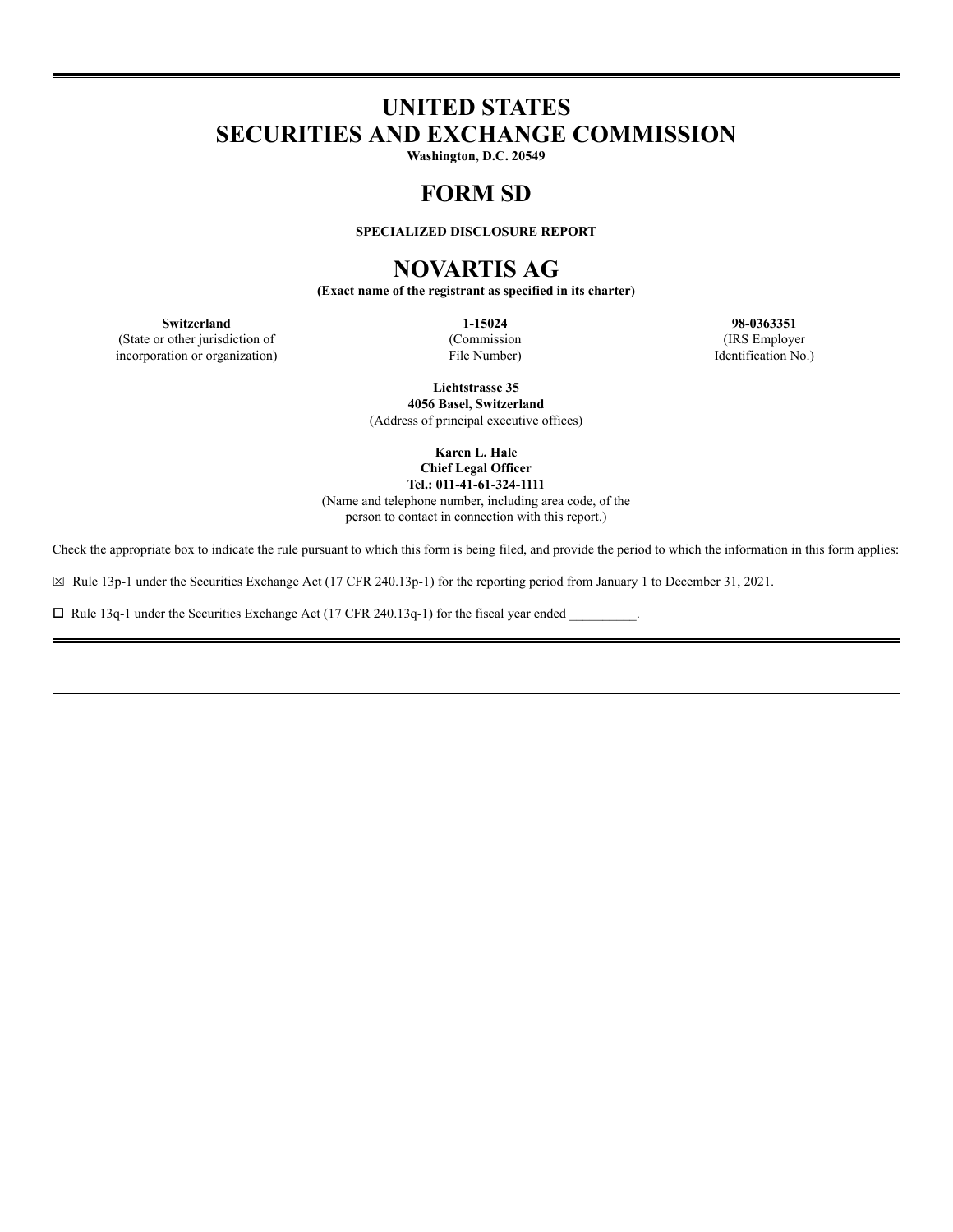#### **Section 1. Conflict Minerals Disclosure**

#### **Item 1.01 Conflict Minerals Disclosure and Report**

In accordance with Rule 13p-1 under the Securities Exchange Act of 1934 Novartis has filed this Specialized Disclosure Report (Form SD) and the associated Conflict Minerals Report. Both reports are posted and publicly available at the Novartis corporate website: www.novartis.com.

#### **Item 1.02 Exhibit**

The Conflict Minerals Report is attached as Exhibit 1.01.

**Section 2. Exhibits**

### **Item 2.01 Exhibits**

**Exhibit No. Description** 1.01 Conflict Minerals Report as required by Items 1.01 and 1.02 of this Form.

#### **SIGNATURES**

Pursuant to the requirements of the Securities Exchange Act of 1934, the registrant has duly caused this report to be signed on its behalf by the duly authorized undersigned.

#### NOVARTIS AG

By: /s/ Harry Kirsch

Name: Harry Kirsch Title: *Chief Financial Of icer, Novartis Group*

By: /s/ Karen L. Hale

Name: Karen L. Hale Title: *Chief Legal Of icer, Novartis Group*

Date: May 31, 2022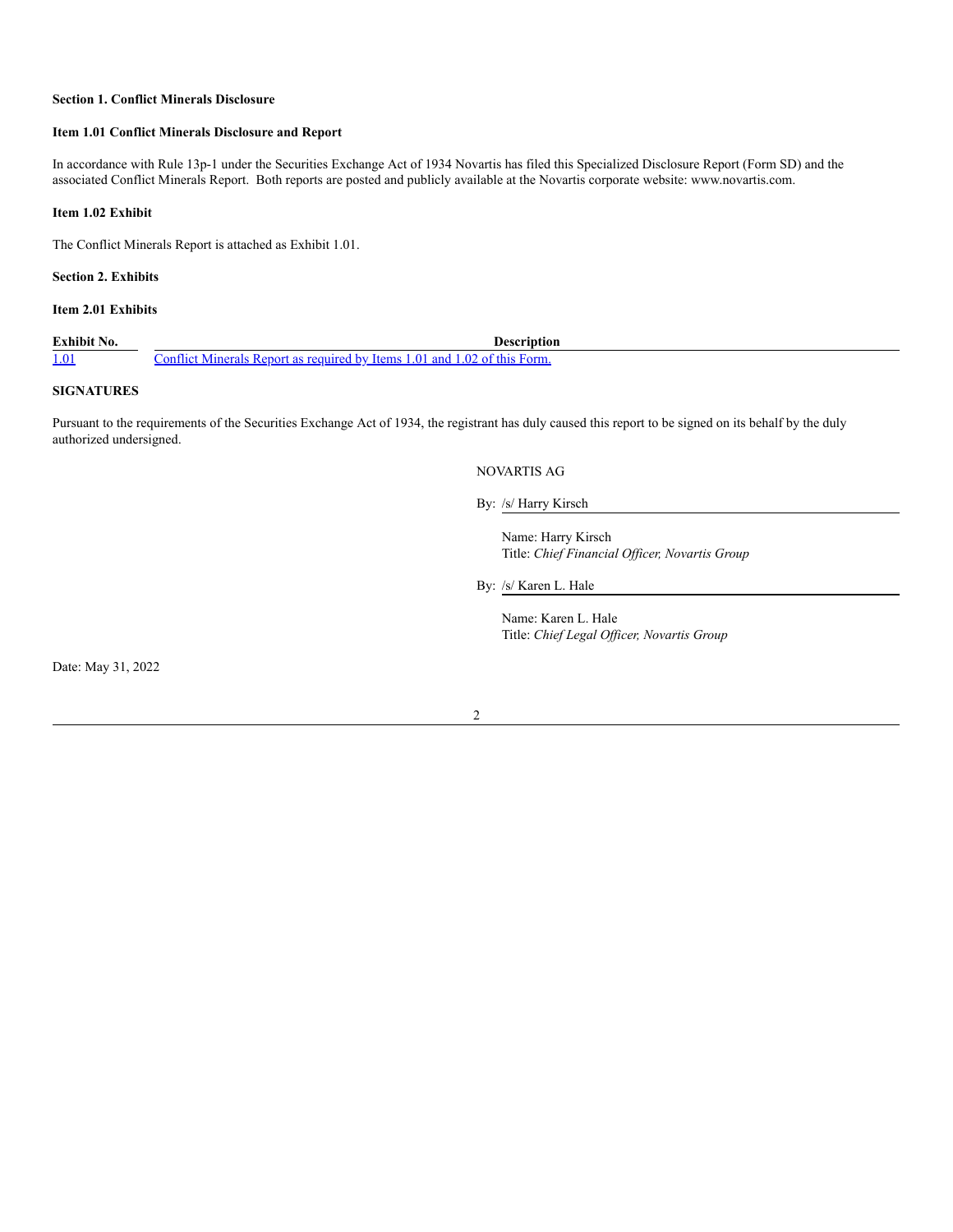#### **Overview**

This is the Conflict Minerals Report for Novartis AG and its consolidated affiliates for calendar year 2021 in accordance with Section 1502 of the Dodd-Frank Wall Street Reform and Consumer Protection Act ("Section 1502") and Rule 13p-1 under the Securities Exchange Act of 1934 ("Rule 13p-1"). Unless the context requires otherwise, the words "we," "our," "us," "Novartis," "Group," "Company," and similar words or phrases in this Conflict Minerals Report refer to Novartis AG and its consolidated affiliates. We have performed a Reasonable Country of Origin Inquiry ("RCOI") on the conflict minerals that were in our supply chain between January 1 and December 31, 2021, to determine whether these conflict minerals were sourced from the Democratic Republic of Congo or adjoining countries (the "Covered Countries") or came from recycled or scrap sources. The conflict minerals covered by these rules are: tin, tantalum, tungsten and gold (collectively the "Conflict Minerals").

As of the date of this filing, Novartis is a multinational group of companies specializing in the research, development, manufacturing and marketing of a broad range of innovative pharmaceuticals and cost-saving generic medicines. Our purpose is to reimagine medicine to improve and extend people's lives. We use innovative science and technology to address some of society's most challenging healthcare issues. We discover and develop breakthrough treatments and find new ways to deliver them to as many people as possible. Novartis products reach nearly 800 million people globally and we are finding innovative ways to expand access to our latest treatments. About 110,000 people of more than 140 nationalities work at Novartis around the world. Our vision is to become the most valued and trusted medicines company in the world. Our strategy is to build a leading, focused medicines company powered by advanced therapy platforms and data science.

As of December 31, 2021, the Group comprised two global operating divisions: Innovative Medicines and Sandoz. In addition, we separately report the results of Corporate activities.

Our Innovative Medicines Division researches, develops, manufactures, distributes and sells patented prescription medicines. As at December 31, our Innovative Medicines Division was organized into two global business units: Novartis Oncology; and Novartis Pharmaceuticals. Our Novartis Oncology business unit consisted of the global business franchises Hematology and Solid Tumor, and our Novartis Pharmaceuticals business unit consisted of the global business franchises Immunology, Hepatology and Dermatology; Ophthalmology; Neuroscience; Cardiovascular, Renal and Metabolism; Respiratory; and Established Medicines. On April 4, 2022, we announced that our Innovative Medicines Division will be organized in two commercial organizations: Innovative Medicines US; and Innovative Medicines International.

Our Sandoz Division develops, manufactures and markets finished dosage form medicines as well as intermediary products including active pharmaceutical ingredients. Sandoz is organized globally into three franchises: Retail Generics; Anti-Infectives; and Biopharmaceuticals. In Retail Generics, Sandoz develops, manufactures and markets active ingredients and finished dosage forms of small molecule pharmaceuticals to third parties across a broad range of therapeutic areas, as well as finished dosage form anti-infectives sold to third parties. In Anti-Infectives, Sandoz manufactures and supplies active pharmaceutical ingredients and intermediates, mainly antibiotics, for the Retail Generics business franchise and for sale to third-party companies. In Biopharmaceuticals, Sandoz develops, manufactures and markets protein- or other biotechnology-based products, including biosimilars, and provides biotechnology manufacturing services to other companies.

#### **Reasonable Country of Origin Inquiry**

In accordance with Section 1502 and Rule 13p-1, we performed an RCOI on Conflict Minerals that were in our supply chain between January 1 and December 31, 2021, to determine whether these Conflict Minerals were sourced from the Covered Countries or came from recycled or scrap sources. As a result of the RCOI process, we concluded in good faith that during 2021 we had reason to believe that certain of the products that we manufactured or contracted to manufacture contained Conflict Minerals, but that we were unable to determine whether the Conflict Minerals originated in the Covered Countries or came from recycled or scrap sources.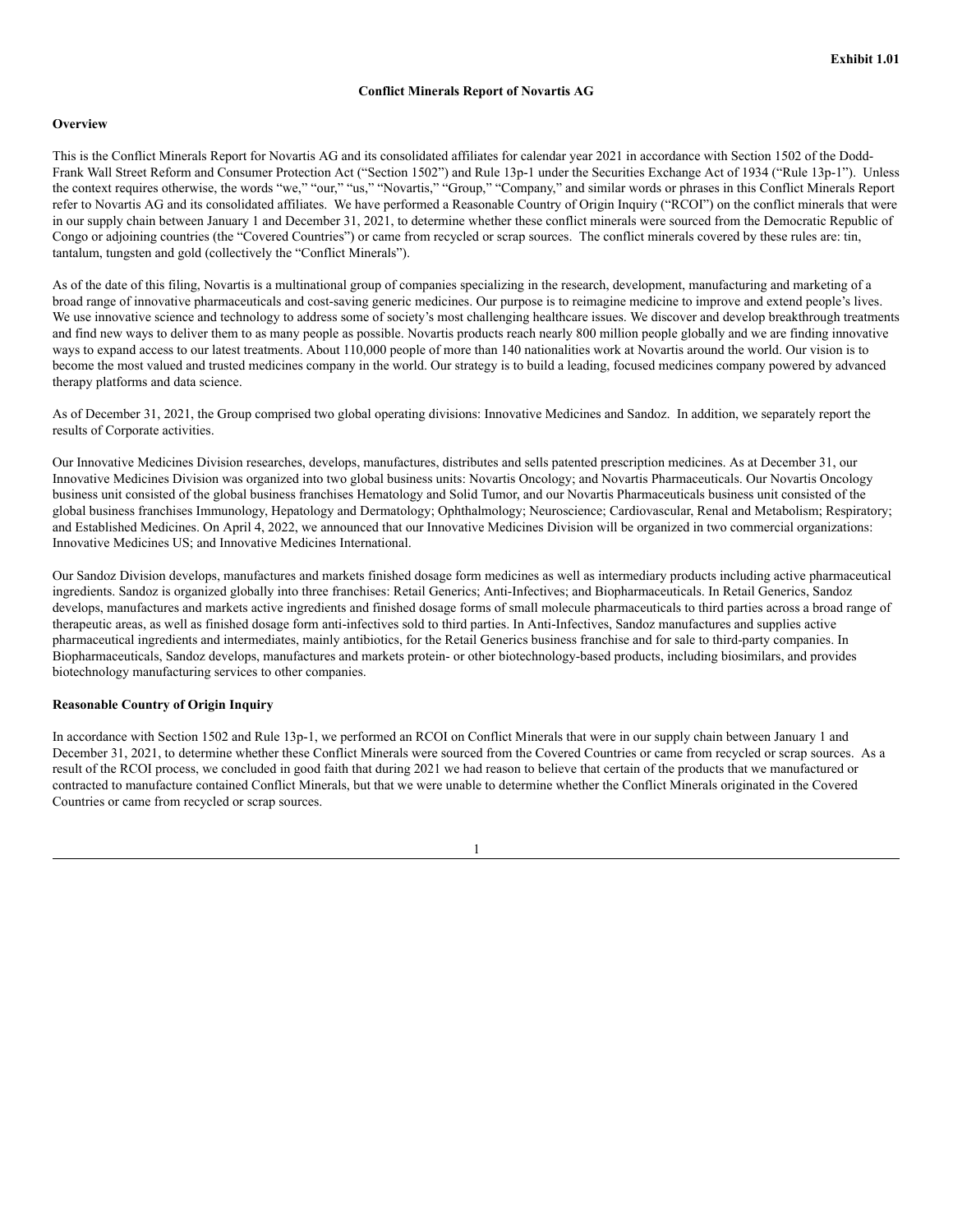#### **Products**

We reviewed for Conflict Minerals content all categories of materials either necessary to the production of our products or necessary to the products' functionality. In accordance with SEC Staff Guidance with respect to Rule 13p-1, we excluded packaging materials from this review. Based on the review, the categories of our products that were determined to include Conflict Minerals or to include metals of undeterminable content requiring additional analysis were: syringes (used as delivery mechanisms for certain pharmaceutical products); and electronics and mechanical components used in advanced laboratory automation equipment.

#### **Due Diligence**

We designed our due diligence measures to conform in all material respects with the OECD Due Diligence Guidance for Responsible Supply Chains of Minerals from Conflict-Affected and High Risk Areas Third Edition (OECD 2016) (the "OECD Framework") and related Supplements.

As a purchaser, we are many steps removed from the mining of the conflict minerals and do not purchase raw ore or unrefined Conflict Minerals.

Our annual due diligence activities, which are in line with the OECD Framework, are summarized below.

*Step 1: Establish strong company management systems*

- We have a Third Party Code of Conduct, which requires third parties with whom we collaborate to comply with the law, to adhere to ethical business practices, and to observe our standards and requirements concerning human rights, labor rights, health, safety and environmental sustainability, anti-bribery, animal welfare, responsible minerals, quality, trade sanctions and management systems. Specifically with respect to Conflict Minerals, our Third Party Code requires third parties to help identify the source of Conflict Minerals in the products, components or materials supplied to Novartis (including the smelter or refiner where such Conflict Minerals were processed and the country of origin of the Conflict Minerals where possible through reasonable means); cooperate with Novartis in our due diligence process and in responding to our requests for information relating to minerals used in our products; provide, upon request, reasonable evidence of third parties' performance of similar due diligence with respect to any of their suppliers or sub-contractors involved in the production of the materials or products supplied to Novartis or any components of those materials or products; and work with Novartis to assess opportunities for alternative sources where Conflict Minerals are identified.
- Our Conflict Minerals Core Team ("Core Team") is responsible for the implementation and ongoing management of Conflict Minerals reporting activities, and the documentation and reporting of the results of the Conflict Minerals due diligence activities described in this and the next four steps.
- We have established an annual process to evaluate the products manufactured by our divisions, in order to identify and assess the presence and sources of Conflict Minerals in the supply chain, as set forth in further detail in Step 2 below.
- The Core Team uses standardized documentation to capture key decisions, processes and procedures used in gathering information related to the use of Conflict Minerals in our products, and to the sources of any such Conflict Minerals. We are required to retain such documentation in accordance with our corporate document retention policy.
- Novartis provides feedback mechanisms available to all interested parties to provide information or voice their concerns regarding our compliance with laws and regulations.

#### *Step 2: Identify and assess risks in the supply chain*

● On an annual basis, we review the suppliers that provide materials used in manufacturing to identify potential sources of Conflict Minerals in our supply chain. The Core Team, working with each of our divisions, is responsible for determining the suppliers of materials that are necessary to the production or functionality of products that potentially contain one or more Conflict Minerals, or contain metal of undeterminable content.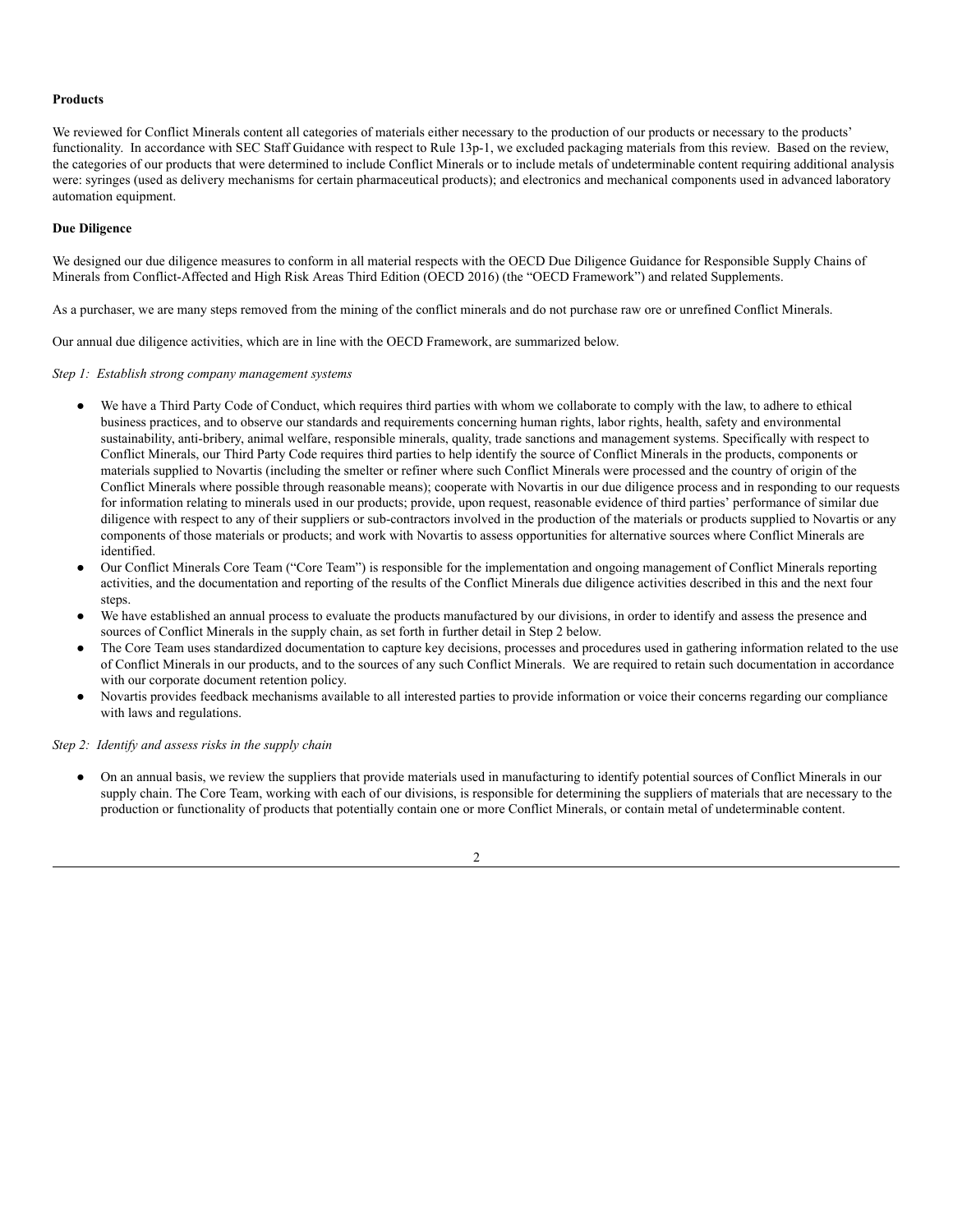- Suppliers of the items identified as containing Conflict Minerals or metals of undeterminable content are designated as "In Scope" for the RCOI.
- As part of this annual process, we offer Conflict Minerals training for In Scope suppliers and require them to complete a web-based survey based on the current version of the Conflict Minerals Reporting Template ("CMRT") published by Responsible Minerals Initiative ("RMI").
- To help encourage the highest level of compliance, we make multiple attempts to get responses from all In Scope suppliers.
- We review the information provided by each supplier to determine the completeness of each supplier's responses, and note certain points of information, including whether the supplier has a policy regarding conflict minerals and whether they source any Conflict Minerals from the Covered Countries.
- We review aggregate supplier CMRT responses as well as company statements made by suppliers regarding the status of Conflict Minerals in their supply chain in order to summarize key findings regarding risks in the supply chain. The Core Team meets regularly to review progress.
- We conduct a review of smelter/refinery information provided in the supplier surveys to determine the actual number of unique smelters/refiners identified by its suppliers and whether each has been audited by a third party or presents a "red flag" as defined by the OECD Framework. To make the determination of each smelter/refiner's conflict status, we rely upon information provided by RMI. RMI conducts an industry-standard Responsible Minerals Assurance Program ("RMAP"), in which it certifies smelters/refiners worldwide by conducting an independent audit to validate company-level management and sourcing processes for responsible mineral procurement. RMI makes available to the public the list of smelters/refiners that it has certified as "Conformant", which identifies smelters/refiners that are in conformance with the RMAP assessment protocols and that bear the highest level of Conflict Minerals responsible sourcing certification set by RMI.
- Smelters/refiners with the RMI "re-audit in progress" designation are also considered to be RMAP Conformant during the period in which this designation is assigned.
- Smelters/refiners that carry the RMI "Active" designation are in the process of being audited by RMI to determine whether they can be certified as Conformant. Smelters and refiners are identified as Active in the RMAP once they have submitted a signed Agreement for the Exchange of Confidential Information (AECI), an Auditee Agreement, and a Due Diligence Checklist.
- A smelter or refiner is deemed by RMI as "Known" if it was not Conformant or Active but is listed on the CMRT Smelter Reference List. The status information reflected in this report is current as of April 30, 2022.
- Based on the process described above, the results our due diligence for 2021 were as follows:
	- a. In Scope Suppliers (all were surveyed): 84
	- b. Responses received: 61
	- c. Unique Smelters/Refiners Identified: 362
	- d. Conformant Smelters/Refiners Identified: 240
	- e. Active Smelters/Refiners Identified: 21
	- f. Known Smelters/Refiners Identified: 76
- Additionally, our suppliers reported sourcing from 25 smelters or refiners classified as "Unknown." These are smelters who have not been part of RMAP and have no smelter CID number assigned, or smelters whose CID number (as provided by a supplier) does not appear on RMAP Conformant or Active lists.

#### *Step 3: Design and implement a strategy to respond to identified risks*

- We continue to encourage supplier conformance with the Conflict Minerals section of the Novartis Third Party Code.
- We have established the capability to routinely store, maintain, and retrieve the key data that was collected as part of due diligence, should it be required to demonstrate reasonable efforts for compliance.
- As part of our review of compliance activities, we will assess our processes in order to determine whether additional actions are required in the future.
	- 3